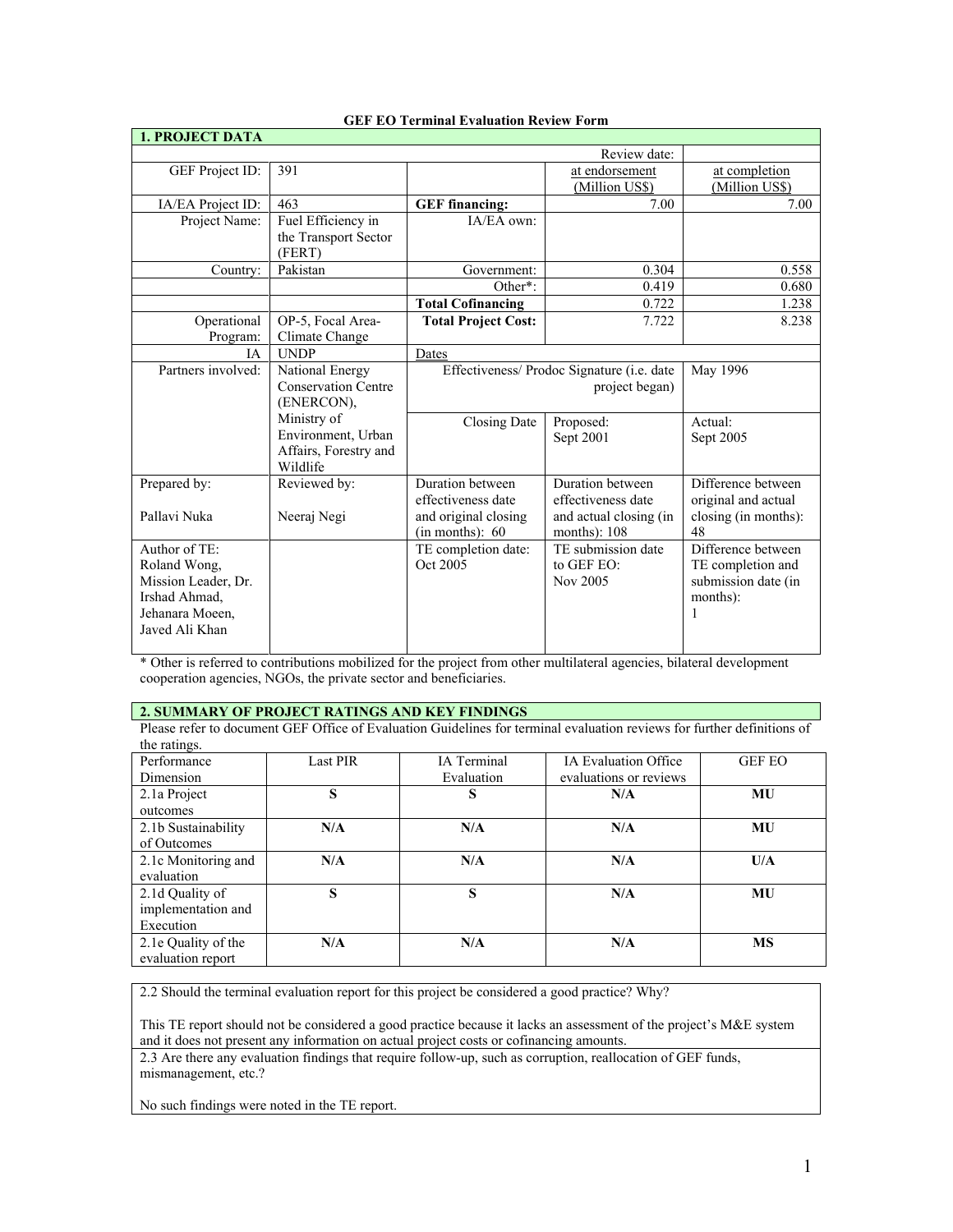## **3. PROJECT OBJECTIVES**

### **3.1 Project Objectives**

### **a. What were the Global Environmental Objectives of the project? Were there any changes during implementation?**

The global environmental objective of FERTS, as noted in the ProDoc was to "reduce at source emissions of greenhouse gases (GHGs) and other pollutants by improving fuel efficiency of road transport vehicles in Pakistan (p.  $43$ )."

The terminal evaluation does not report any change in the Global Environmental Objectives during project implementation.

### **b. What were the Development Objectives of the project? Were there any changes during implementation?(describe and insert tick in appropriate box below, if yes at what level was the change approved (GEFSEC, IA or EA)?)**

As stated in the ProDoc, the development objective of FERTS was "to achieve a reduction in carbon emissions in the short-term through the introduction and promotion of instrumented vehicle engine tune-up technologies in the country (p.1)." The project aimed to establish engine tune-up training centers throughout the country and to enhance service sector capacities. The project also aimed to create a revolving loan program to help entrepreneurs finance the cost of purchasing tune-up equipment.

The immediate objectives of the project as listed in the ProDoc were:

- 1. Development of a market for instrumented tune-ups through tune-up demonstration and training centers. This was to be achieved through the establishment of 10 gasoline and 5 diesel tune-up demonstration centers, training of workshop owners and mechanics, promoting awareness on instrumented tune-ups and strengthening and building the capacity of the appropriate government institutions;
- 2. Provision of financing for the purchase of tune-up equipment. Through the establishment of a revolving loan fund (RLF), loans at concessionary borrowing rates could be disbursed to sustain the growth of tune-up centers.
- 3. Development of options for sustaining fuel efficiency in the road transport sector. Special studies would identify the policy areas to be developed, conducting special studies, and dissemination workshops; and

The mid-term review of FERTS in October 1999 recommended structural changes to the project to achieve the original 1996 objectives. This included changes to the management structure and additional project personnel. The project's logical framework was updated in August 2003 to revise some project indicators and targets. The MTE emphasized gender issues and the need to be more inclusive of women in this project. Consequently in 2001, a gender strategy was added to the project.

| $\frac{1}{2}$                                                                                                           |                                    |                                                                                                 |                            |                                                                                             |                                                                         |                        |  |
|-------------------------------------------------------------------------------------------------------------------------|------------------------------------|-------------------------------------------------------------------------------------------------|----------------------------|---------------------------------------------------------------------------------------------|-------------------------------------------------------------------------|------------------------|--|
| Overall                                                                                                                 |                                    |                                                                                                 | <b>Project Development</b> | <b>Project Components</b>                                                                   |                                                                         | Any other (specify)    |  |
|                                                                                                                         | <b>Objectives</b><br>Environmental |                                                                                                 |                            |                                                                                             |                                                                         |                        |  |
| <b>Objectives</b>                                                                                                       |                                    |                                                                                                 |                            |                                                                                             |                                                                         |                        |  |
|                                                                                                                         |                                    |                                                                                                 |                            | X                                                                                           |                                                                         | <b>Targets</b>         |  |
|                                                                                                                         |                                    |                                                                                                 |                            |                                                                                             |                                                                         | Management             |  |
| c. If yes, tick applicable reasons for the change (in global environmental objectives and/or development<br>objectives) |                                    |                                                                                                 |                            |                                                                                             |                                                                         |                        |  |
| Original<br>objectives<br>not<br>sufficiently<br>articulated                                                            |                                    | <b>Exogenous</b><br>conditions changed,<br>due to which a<br>change in objectives<br>was needed |                            | <b>Project was</b><br>restructured<br>because original<br>objectives were<br>over ambitious | <b>Project was</b><br>restructured<br>because of<br>lack of<br>progress | Any other<br>(specify) |  |
|                                                                                                                         |                                    |                                                                                                 |                            |                                                                                             | X                                                                       |                        |  |

## **4. GEF EVALUATION OFFICE ASSESSMENT OF OUTCOMES AND SUSTAINABILITY**

## **4.1.1 Outcomes (Relevance can receive either a satisfactory rating or a unsatisfactory rating. For effectiveness and cost efficiency a six point scale 6= HS to 1 = HU will be used)**

**a.** Relevance Rating: S This project is consistent with GEF OP-5 and with country priorities. The Government of Pakistan's (GoP)  $7<sup>th</sup>$  Five-Year Plan states energy efficiency and conservation as an objective for all sectors. The Plan's strategy for the road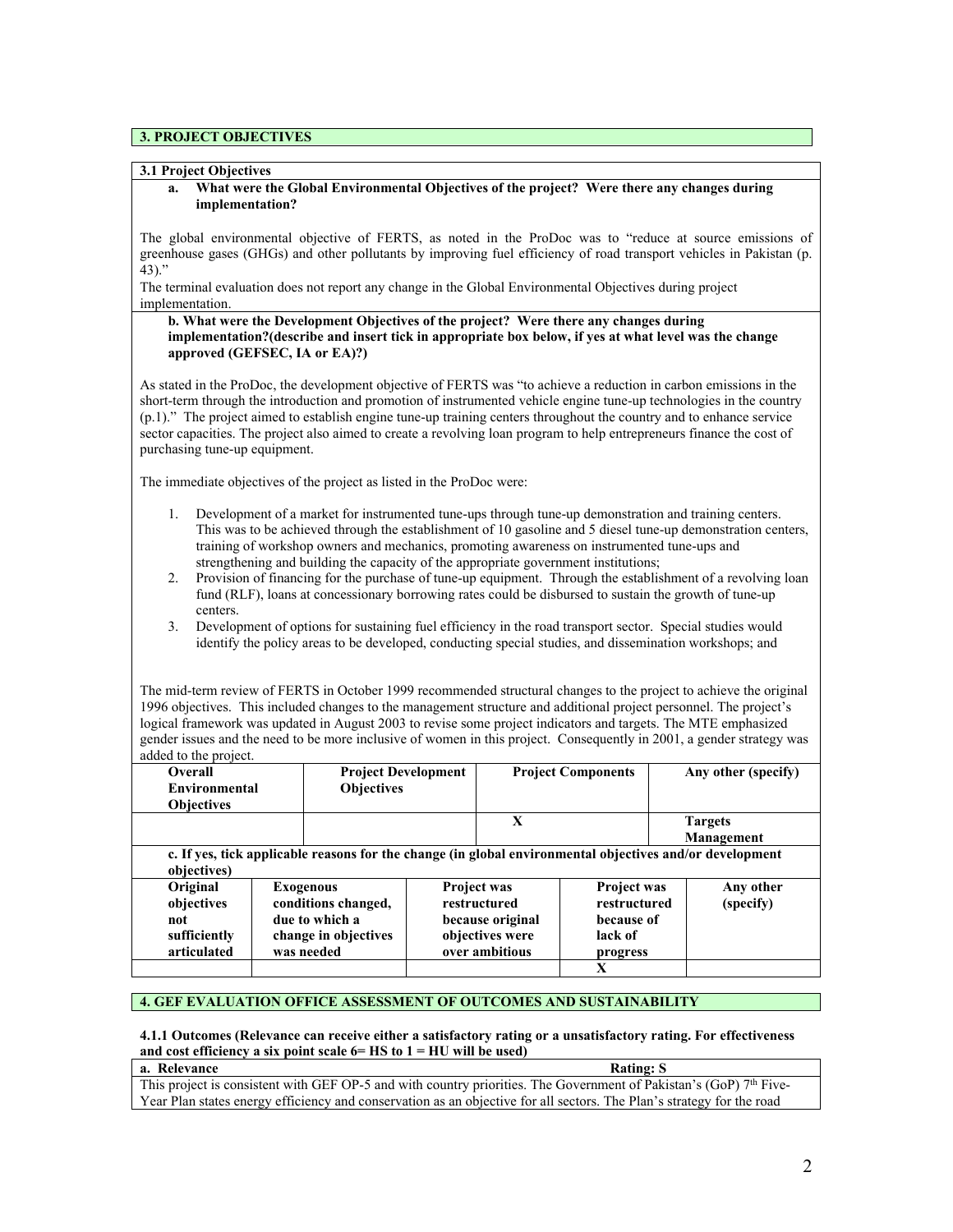transport sector also has guidelines for environmental quality standards. Project outcomes contribute to reducing fuel consumption, establishing emissions standards, and putting in place measures to monitor and control vehicle emissions. The FERTs Mid-Term Evaluation (1999) emphasized gender issues and increasing sensitivity towards women drivers in a largely male-dominated sector. In response, FERTS has ensured that tune-up training is gender sensitive and has provided special discounts to women drivers bringing their vehicles into tune up centers (PIR, 2002). These project actions link with the GoP's policies of the need to advance the cause of women and support the Convention on the Elimination of all Forms of Discrimination Against Women (CEDAW). UNDP has assisted in the preparation of a national program for the implementation of CEDAW.

**b.** Effectiveness Rating: MS

The project has achieved or exceeded targeted outcomes in two out of the three main components. The project has created a market for instrumented tune-ups through the establishment of tune-up demonstration and training centers. Awareness of the importance of engine tune-ups has increased among private vehicle owners, mechanics, and station owners. The project has also conducted background studies on environmental regulations and fuel efficiency in the transport sector and submitted policy recommendations to the Government of Pakistan.

The first component focusing on demonstration tune-up centers and training has been the most successful. 50 instrumented tune-up facilities were established as demonstration centers. Workshops and training sessions were held for service station owners and mechanics. Project support in the form of technical assistance to those owners who purchased tune-up equipment proved critical. By project close in 2005 there were 400 privately owned instrumented tune-up centers in the country, starting from a baseline of zero in 1996. These 400 tune-up centers were established without any financing from this project. The TE report notes that the training activities were useful in enhancing job skills and environmental awareness.

The project has contributed to the increased level of awareness about the effects of vehicular emissions and the need for tune-ups. The project has developed and disseminated publicity materials through the demonstration tune-up centers, organized a campaign offering free tune-ups, and developed links with various NGO and institutional stakeholders. As measured through project surveys, the level of awareness has increased significantly among the more affluent private car owners, including women, but the awareness among marginal earners and commercial vehicle operators was much lower.

The other project components have not been as effective in achieving their expected outcomes. Progress in implementing the revolving loan fund has been slow. By the project's close, the Energy Conservation Fund (ECF) and a board of directors had been established, but no loans had yet been disbursed. This was due to delays in selecting a financial institution to manage the disbursement of loans, and to the lack of understanding of project objectives by the financing institutions. The TE report notes that the project team had insufficient experience in setting up such a program, and that the efficiency of project delivery would have improved through the short-term recruitment of a micro-finance specialist with international SME experience.

Under the third component, the project funded 12 studies (4 nearing completion) related to fuel efficiency in the road transport sector. However, the TE report notes that many of the studies were not of good quality and have had limited influence on national or provincial policy.. Four studies did catalyze various government departments into formulation of policies including the improvement of motor vehicle inspectors and vehicle emission standards. Other studies, such as the one on fuel efficiency in the trucking sector have not had any public policy or public awareness impacts. The studies were prepared by outside experts with limited collaboration with the executing agency staff. Consequently this component has not served to increase institutional capacity of the executing agency to undertake such studies by itself.

## **c. Efficiency (cost-effectiveness) Rating: U**

Although the project met or exceeded targets in several areas, it failed to deliver effective outcomes in the second component, and the third component has had very limited impacts. Moreover, there was a four year delay in project completion.

Actual project costs were \$8.24 M, almost \$1 M over the expected cost of \$7.22 M. Although the amount of the GEF grant did not change, the co-financing from the GoP and the private sector increased from the expected amount to \$0.72 M to an actual amount \$1.24 M. The increase in costs, delay in project implementation, and the project's poor performance in 2 out of 3 components means that the project had low cost-effectiveness in delivering the expected outcomes.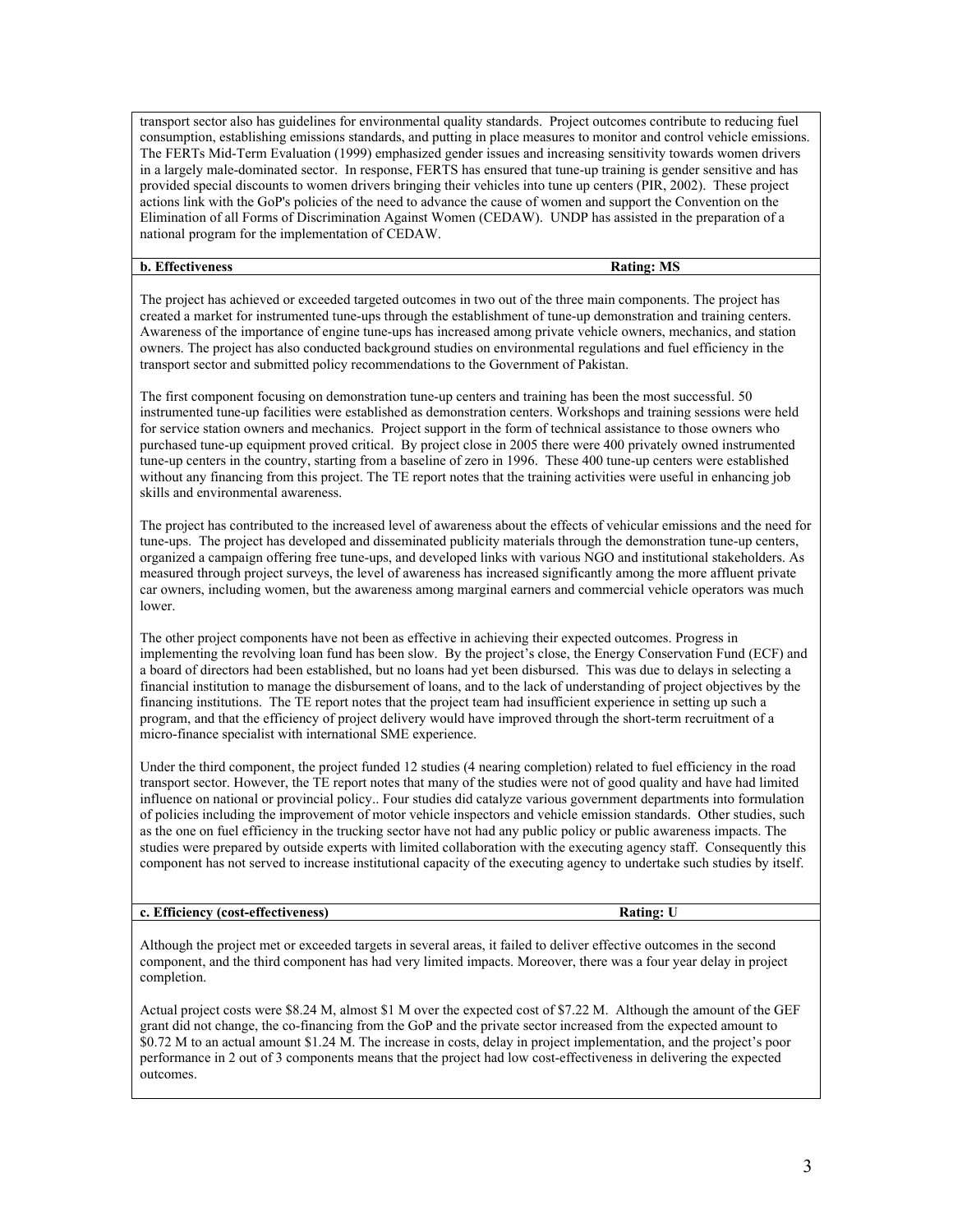### **4.1.2 Impacts: summarize the achieved intended or unintended impacts of the project.**

The project has impacted the automotive service sector and enhanced public awareness about the importance of engine tune-ups for increased fuel efficiency, improved air quality and better public health. The project has catalyzed private investment by service station owners in tune-up instrumentation and led to the growth of a market for engine tune-ups. Private vehicle owner-operators, comprising an estimated 30 – 40% of vehicles on the road, have become aware of the need for regular engine tune-ups. The project has enhanced job skills through the trainings for mechanics and the creation of new business opportunities for service station owners and entrepreneurs. The project has supported the successful establishment of 400 new, privately financed, engine tune-up centers. The project's efforts to incorporate gender into project activities have had modest impacts, including greater awareness among women drivers about the need for engine tune-ups and the participation of a few women in the technical training sessions.

There is mixed evidence about the project's impacts on GHG emissions. The TE reports, "the actual reductions were too small to conclude that FERTS developmental objectives were met (p. 14)." However, the 2005 PIR, presented estimates that 466,000 vehicles had instrumented engine tune-ups during that year. This was estimated to result in 270,251 tCO2 avoided for the year, slightly over the target amount of 262,040 tCO2 avoided annually (ProDoc; 23-24).

**4.2 Likelihood of sustainability.** Using the following sustainability criteria, include an assessment of **risks** to sustainability of project outcomes and impacts based on the information presented in the TE. Use a four point scale (4= Likely (no or negligible risk); 3= Moderately Likely (low risk); 2= Moderately Unlikely (substantial risks) to 1= Unlikely (High risk)). The ratings should be given taking into account both the probability of a risk materializing and the anticipated magnitude of its effect on the continuance of project benefits.

#### **a.** Financial resources **Rating: ML**

The Energy Conservation Fund (ECF) has a GEF seed grant of \$3 M and has a potential to sustain the growth of SME fuel efficiency initiatives in Pakistan through the revolving loan fund. The Fund has been established but has not yet disbursed any loans. Its sustainability will depend on how well it is supported, marketed and managed by its Board of Directors and the National Energy Conservation Center (ENERCON). So far, the tune-up centers have relied on subsidies in the form of freely available technical support and customer discounts sponsored by the project, and there is some risk that the tune-up centers may not be financially viable operations without subsidies.

#### **b. Socio political Rating: ML**

The demand for tune-up centers will likely be sustained by the strong response and involvement of the private sector. Stakeholders in the automotive service sector currently view this as a viable business opportunity, although this may change if subsidies are removed. Public support for project outcomes is increasing. Private vehicle owners are aware of the need for instrumented tune-ups for both fuel efficiency and environmental quality purposes, although the demand for tune-ups by commercial vehicle owners (taxis, buses, etc.) is still weak. There has been no notable political support or opposition to the program.

#### **c. Institutional framework and governance Rating: MU**

There is no clear institutional framework to sustain project outcomes. ENERCON may utilize ECF resources to continue project activities such as the on-going training of mechanics and honoring technical support agreements. There are significant risks that ENRECON, which is part of the Environment Ministry, will not have the personnel and financial resources to sustain project activities and outcomes.

The sustainability of the revolving loan fund will be dependent on how well it is managed, marketed and supported. While there are some risks with ENERCON managing the loan fund through the ECF, these risks are offset by the ECF's Board of Directors, which includes an equal number of private sector and public sector members and one person from UNDP.

There has only been minimal adoption by the GoP of the project's special studies on fuel efficiency in the road transport sector. Furthermore, there is no emergence of any national government agencies to monitor and regulate the standards of the tune-up centers. While there are sufficient incentives for the industry to self-regulate, including strong technical support from the suppliers of the tune-up equipment, some form of government monitoring is required to ensure that service station owners and vehicle owners are following the appropriate guidelines.

#### **d. Environmental Rating: L**

As long as the engine tune-up instruments are maintained appropriately there are no environmental risks.

#### **4.3 Catalytic role**

### **a. Production of a public good**

The project has produced 12 studies relating to fuel efficiency in the road transport sector and raised awareness about the importance of instrumented engine tune-ups.

### **b. Demonstration**

The project has established 50 demonstration tune-up centers and effectively trained station owners and mechanics on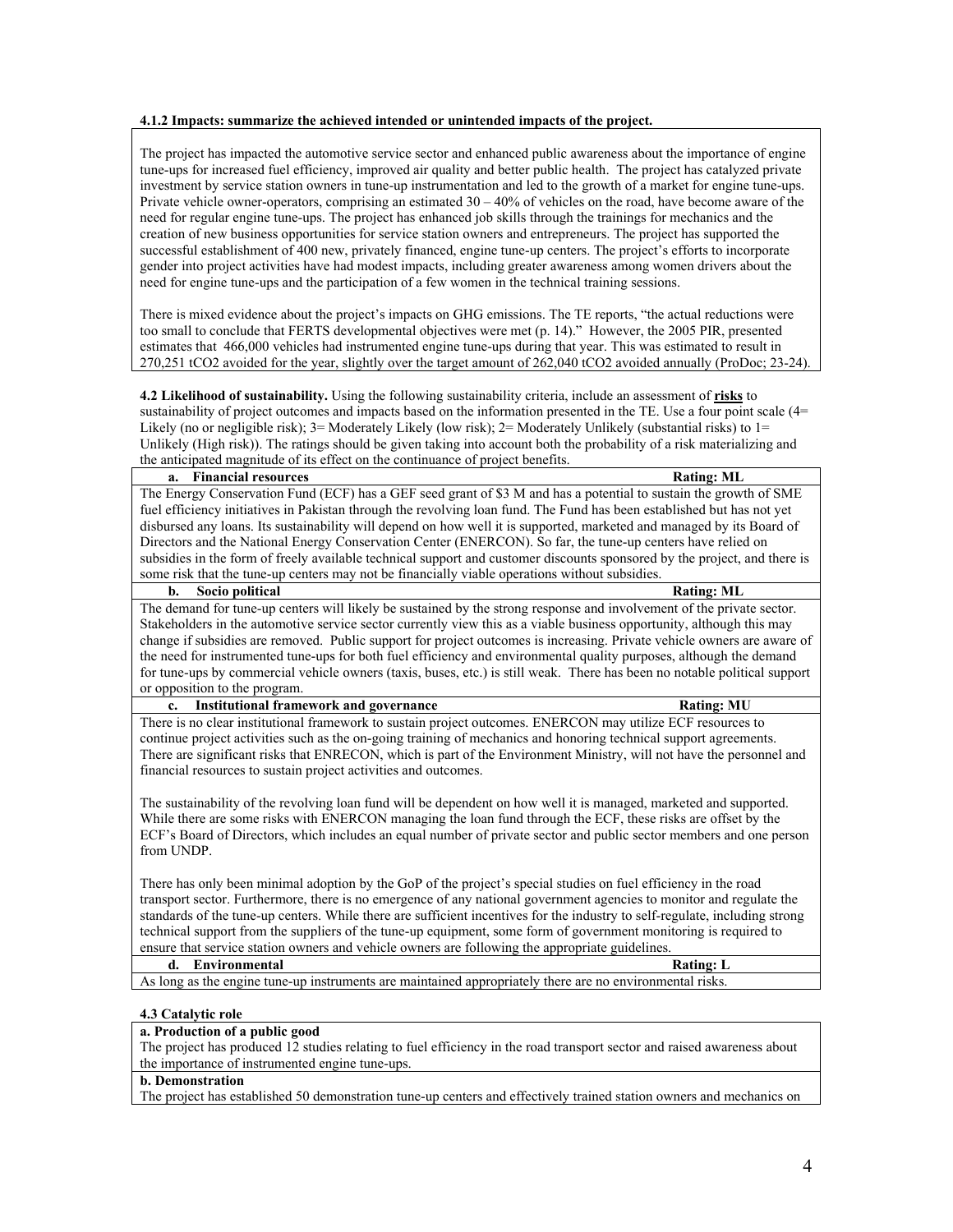instrumented engine-tune ups. The project's public awareness campaigns have improved knowledge about the need for engine tune-up and resulted in more cars being brought into tune-up centers. The project has provided technical assistance to owners/investors interested in setting up private tune-up centers. Oil companies and vehicle manufacturers, who have been very important partners in the implementation of the project, have also followed ENERCON's lead and have begun to show interest in developing their own national environmental programs.

### **c. Replication**

The project has supported replication at the national level. 400 privately financed tune-up centers were established as an indirect result project activities. Additional tune-up centers will be established once the revolving loan fund is operational.

## **d. Scaling up**

As a result of this project, there has been a distinct change in ENERCON'S focus from simply energy efficiency to a stronger emphasis on environmental issues. This is reflected in the outlook of the personnel employed at ENERCON, who appear to have developed a high level of awareness on environmental issues. The project has strong potential for scaling up considering the strong private sector involvement and the number of tune-up centers already established. Policy level impacts were weaker than expected in the ProDoc. The Ministry of Environment is revising motor vehicle standards based on the availability of instrumented tune-up centers. All four provincial governments are seeking ways to implement vehicle inspection and certification systems. The GoP is working with Original Equipment Manufacturers to phase out some types of engines.

## **4.4 Assessment of processes and factors affecting attainment of project outcomes and sustainability.**

**a. Co-financing.** To what extent was the reported cofinancing (or proposed cofinancing) essential to achievement of GEF objectives? Were components supported by cofinancing well integrated into the project? If there was a difference in the level of expected co-financing and actual co-financing, then what were the reasons for it? Did the extent of materialization of co-financing affect project's outcomes and/or sustainability? If it did, then in what ways and through what causal linkages?

The actual co-financing amount of \$1.24 M exceeded the proposed amount \$0.72 M because the project closed 48 months later than expected and the number of tune-up centers established exceeded the expectations. The GoP contributed \$0.58 M through in-kind contributions, salaries for project team personnel, and office resources. This cofinancing was important for supporting the project team throughout implementation. The remaining co-financing of \$0.68 M came from the private sector in the form of engine-tune up equipment, training sites, and service station locations. This was critical for establishing the demonstration tune-up centers and providing training for mechanics and owners. The private sector (primarily oil companies, workshop owners and vehicle manufacturers) has been extremely supportive of project activities and readily sponsored or contributed towards the cost of such activities. Private sector involvement has had positive impacts on sustainability, as the establishment of additional tune-up centers is likely to continue even without project support.

**b. Delays.** If there were delays in project implementation and completion, then what were the reasons for it? Did the delay affect the project's outcomes and/or sustainability? If it did, then in what ways and through what causal linkages? The project closed 48 months later than planned due to several delays in implementation. The project was granted an extension in 2001 and another extension in 2003. The extensions were necessary to enable the project to achieve its expected outcomes. By 2001 only 10 demonstration tune-up centers had been established, and the project had not commenced any of the trainings or workshops.

There is no information in the TE report about the precise reasons for the slow place of implementation in the project's first years 1996-2000. Based on the 2000 PIR, the initial project team and project manager were unable to effectively implement the program. Following the mid-term review, the project team and management structure were overhauled in 2001 and the pace of implementation improved.

Following the mid-term review the project was delayed by the decision to establish demonstration tune-up center at filling stations and the difficulties in convincing technical training institutes to participate in the program. Siting the demonstration tune-up centers at filling stations necessitated approval from the national managements of oil companies and it required legal clearance from seven national government agencies. Initially, it was also difficult to convince and bring on board technical training institutes, being government organizations, to conduct training courses on behalf of the project. However, the project team thought it essential to utilize the services of these institutions for the continuity and sustainability of the program.

The Energy Conservation Fund has experienced delays in finding an appropriate financial institution (FI) to manage disbursement of loans through the revolving loan fund. The Board of Directors of the ECF issued an RFP from FIs in 2002 but, due to poor response and some miscommunication over project objectives, issued another RFP in 2004. It wasn't until 2005 just before the project's close, that the Board picked two FIs to manage the loan component. **c. Country Ownership.** Assess the extent to which country ownership has affected project outcomes and

sustainability? Describe the ways in which it affected outcomes and sustainability highlighting the causal links. Country ownership has had positive impacts on project outcomes and sustainability. Following the mid-term review,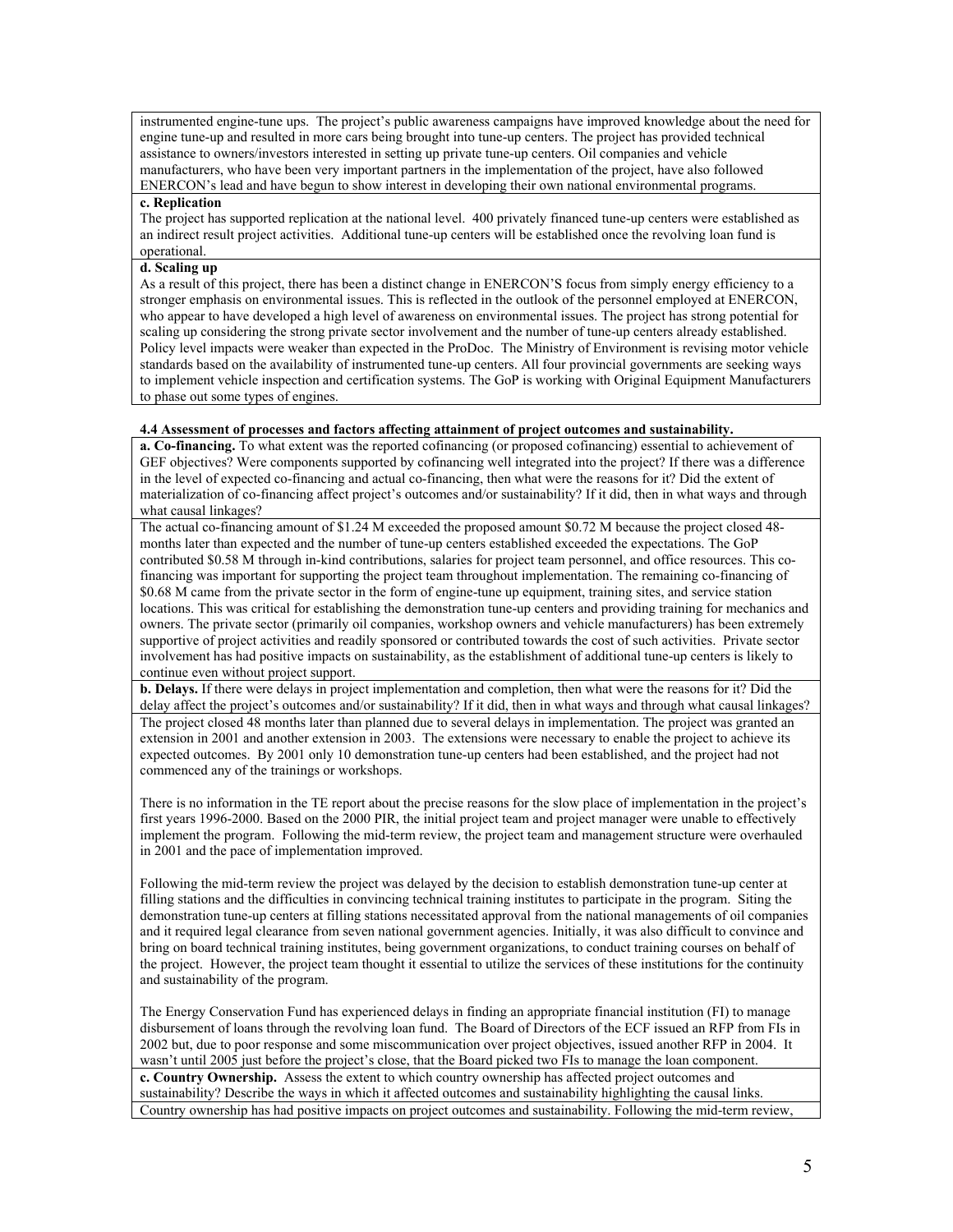the project was restructured to include a Project Steering Committee (PSC) chaired by the Secretary Ministry of Environment. The PSC has been very active in steering project implementation. The PSC delegated authority to the National Project Director for the selection of tune-up centers. As a result, the project was able to establishadditional tune-up centers in a short span of time and exceed targeted outcomes. The GoP has also been receptive to the studies produced by the project, and the Environment Ministry has provided feedback to the project team on several studies.

# **4.5 Assessment of the project's monitoring and evaluation system based on the information in the TE**

**a. M&E design at Entry Rating (six point scale): MS**

The ProDoc's M&E system included a list of indicators for each immediate objective and related outputs as well as a detailed project work plan. The ProDoc specified that impacts on GHG emissions levels would be monitored through the course of the project. However there was no logical framework included in the ProDoc, and there were no set baselines. The ProDoc specified that "detailed procedures for M&E" and baseline criteria would be developed once the project started (p. 63).

## **b. M&E plan Implementation Rating (six point scale): UA**

There is no information in the TE report on M&E implementation. Based on the APRs, the project did develop a logical framework with measurable indicators for each immediate objective. This log-frame was consistently used to measure progress towards project objectives. The project also monitored air quality and estimated reductions in CO2 emissions.

b.1 Was sufficient funding provided for M&E in the budget included in the project document?

Yes, the ProDoc specified that one of the project specialists supplied by the GoP would be in charge of M&E activities. b.2a Was sufficient and timely funding provided for M&E during project implementation?

No, the project was initially understaffed and there are no M&E results from the project first 4 years.

b.2b To what extent did the project monitoring system provided real time feed back? Was the information that was provided used effectively? What factors affected the use of information provided by the project monitoring system?

The project surveyed those who participated in the training programs and vehicle owners who participated in the tuneup program, but it's not clear if this information was fed back into the M&E system.

b.3 Can the project M&E system (or an aspect of the project M&E system) be considered a good practice? If so, explain why.

Unable to assess.

## **4.6 Assessment of Quality of Implementation and Execution**

**a. Overall Quality of Implementation and Execution (on a six point scale): MU**

**b. Overall Quality of Implementation – for IA (on a six point scale): MU**

*Briefly describe and assess performance on issues such as quality of the project design, focus on results, adequacy of supervision inputs and processes, quality of risk management, candor and realism in supervision reporting, and suitability of the chosen executing agencies for project execution.*

The IA for this project was UNDP. Based on information in the 2003 APR, UNDP chose ENERCON as the executing agency based on the impression that ENERCON would enjoy would enjoy significant autonomy. At the time the project was drafted, ENERCON was an autonomous federal agency under the Ministry of Environment, Urban Affairs, Forestry and Wildlife. An underlying assumption of the ProDoc was that the government would take legislative action to enact an Energy Conservation and Management Bill establishing a firm legal and organizational framework for the National Energy Conservation Program in the country and transforming ENERCON into a fully autonomous agency charged with an expanded mandate (p. 38). This was seen as an essential condition for the success of the project. However, after the project started, ENERCON lost significant autonomy during a phase of government restructuring. It was fully incorporated into the Ministry of Environment, Local Government and Rural Development in 1997 and faced funding and personnel shortfalls. ENERCON could not provide a fully staffed project team. The project design was not flexible enough to work around this difficulty.

Another flaw in project design was the poor integration of the gender component. This was added to the project following the mid-term review, but it was never adopted as a genuine program objective. The project log-frame was never updated to include gender-related indicators for any of the outcomes, and program activities (i.e. special studies or the revolving loan fund) were never re-formulated to support the inclusion of women or consider gender impacts.

The TE report contains little information about implementation during the project's first years 1996-2000. Based on information in the TE report, UNDP oversight was inadequate given the level of capacity in the project team and in the executing agency, ENERCON. While UNDP did provide "some internal monitoring and backstopping support for project workshops, major project decisions, recruitment and procurement decisions…, the project would have benefited from increased monitoring and audits from UNDP (p. 9)." UNDP oversight did include regular visits and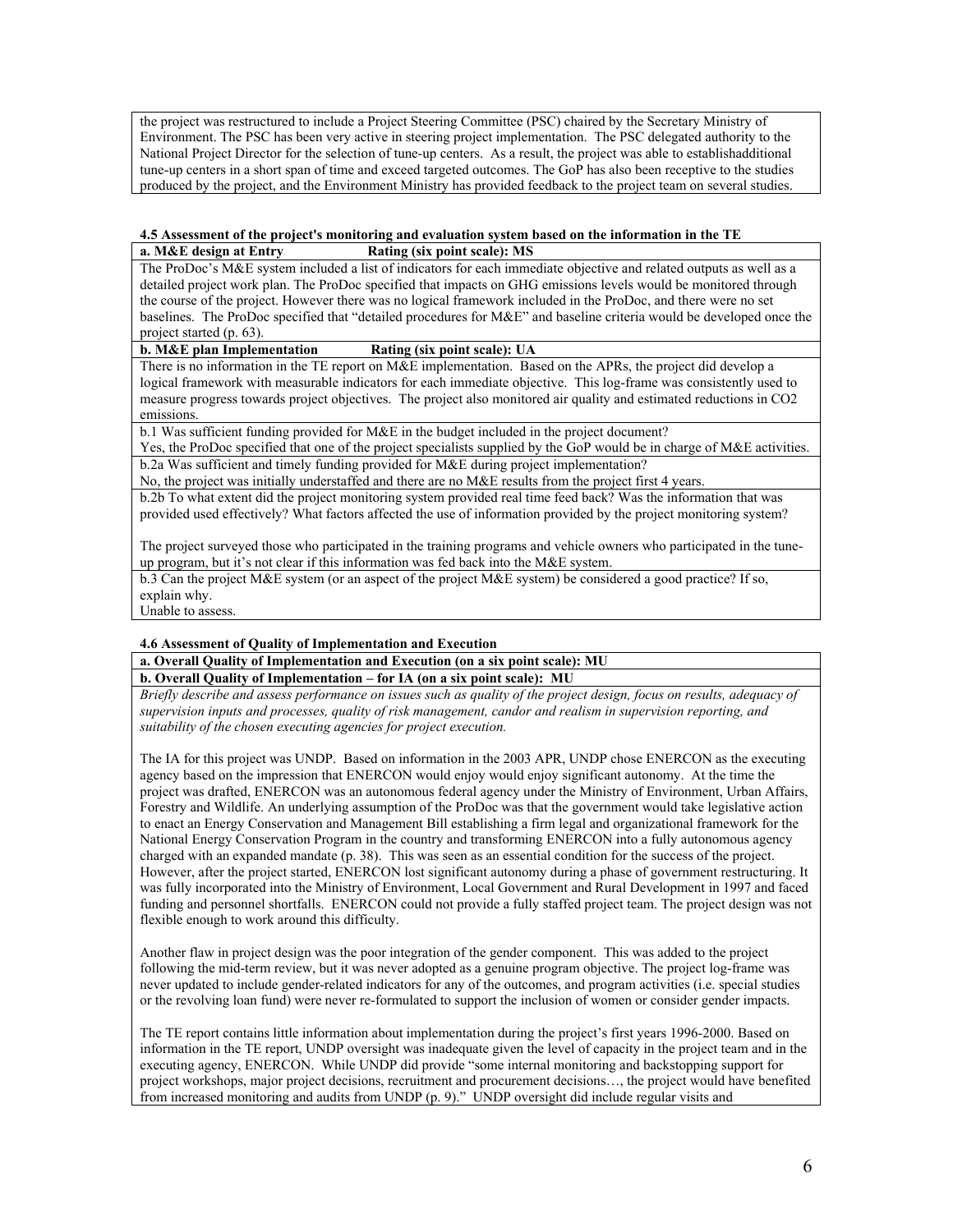communications between the Project Management Office and UNDP (UNDP Pakistan and UNDP-GEF). The TE report notes "without this support, the project would have undoubtedly experienced further delays (p. 9)."

The mid-term review was conducted in a timely manner and the recommendations to restructure the project management were effectively implemented by the IA. A UNDP representative participated in the Project Steering Committee, which provided clear direction for the project following the MTE. Based on the APRs, reporting by UNDP has provided a realistic picture of project implementation.

## **c. Quality of Execution – for Executing Agencies[1](#page-6-0) (rating on a 6 point scale) MU**

*Briefly describe and assess performance on issues such as focus on results, adequacy of management inputs and processes, quality of risk management, and candor and realism in reporting by the executive agency.* 

The executing agency for this project was ENERCON. It was originally conceived that the project team would work closely with ENERCON in implementing this project. In reality the Project Management Office (PMO) has operated quite independently of ENERCON. In 1997, ENERCON became an attached department of the Ministry of Environment, and according to the TE report "has [since] faced difficulties attracting staff to fill its numerous vacancies (p. 20)." ENERCON and the PMO did not have a smooth working relationship, and ENERCON appears to have left the PMO to operate largely on its own. The TE notes that that the PMO has "delivered most of the outputs within a fairly difficult working environment (p. 20)." The PMO was understaffed in the first years of the project. Based on information in the TE report, the PMO did initiate efforts to work with ENERCON and build its technical capacity, but these efforts were "futile." This lack of personnel and the lack of a collaboration with ENERCON has made it challenging for the project to achieve its targeted outcomes and ensure the sustainability of those outcomes after the project's close.

Following the mid-term review, the PMO was restructured and the quality of execution improved. The new project manager maintained a better focus on results and the new Project Steering Committee helped push the project along. The TE report notes, "good project management was largely responsible for meeting the immediate goals of developing a market for tune-up centers." The project achieved or exceeded the number of tune-up centers, and met targets for Special Studies. After 2000, annual reporting by the project team through PIRs was realistic and detailed. In other areas, the PMO was not able to meet objectives. The goal of a functional revolving loan fund was not achieved before the project closing. The project management was also not sufficiently flexible in adapting the public awareness program to reach marginal income operators and operators of commercial trucks and buses.

## **5. LESSONS AND RECOMMENDATIONS**

 $\overline{a}$ 

Assess the project lessons and recommendations as described in the TE

**a. Briefly describe the key lessons, good practice or approaches mentioned in the terminal evaluation report that could have application for other GEF projects**

1. The presence of a strong project steering committee mechanism and the proper delegation of authority to the national project director are essential to any project's success. Minutes from FERTS project steering committee meetings and tripartite reviews contained detailed discussions of items critical to the progress of the project and decisive measures to move the project forward. Without the direction from the project steering committee, FERTS would have been far behind its targets.

2. Specialized consulting expertise can provide significant and timely project benefits. Deploying an expert with international experience at the start of the special studies and the revolving loan fund would have increased the probability of better outcomes. This would have included a micro-credit specialist for the RLF and a strategic transport planner for the special studies. In addition, a project management specialist would have provided valuable guidance in the allocation of project resources.

3. A structured strategic planning exercise would have facilitated a better outcome from the special studies component. With the lead of a strategic transport planner, broad priorities of the road transport sector would have been identified with corresponding and appropriate actions within a format of a logical framework matrix. This would include a mission statement, identification of challenges and strategic priorities (such as strengthening policies and administrative processes, creating awareness, addressing certain transport sub-sector priorities such as commercial and fleet vehicles,

<span id="page-6-0"></span><sup>&</sup>lt;sup>1</sup> Executing Agencies for this section would mean those agencies that are executing the project in the field. For any given project this will exclude Executing Agencies that are implementing the project under expanded opportunities – for projects approved under the expanded opportunities procedure the respective executing agency will be treated as an implementing agency.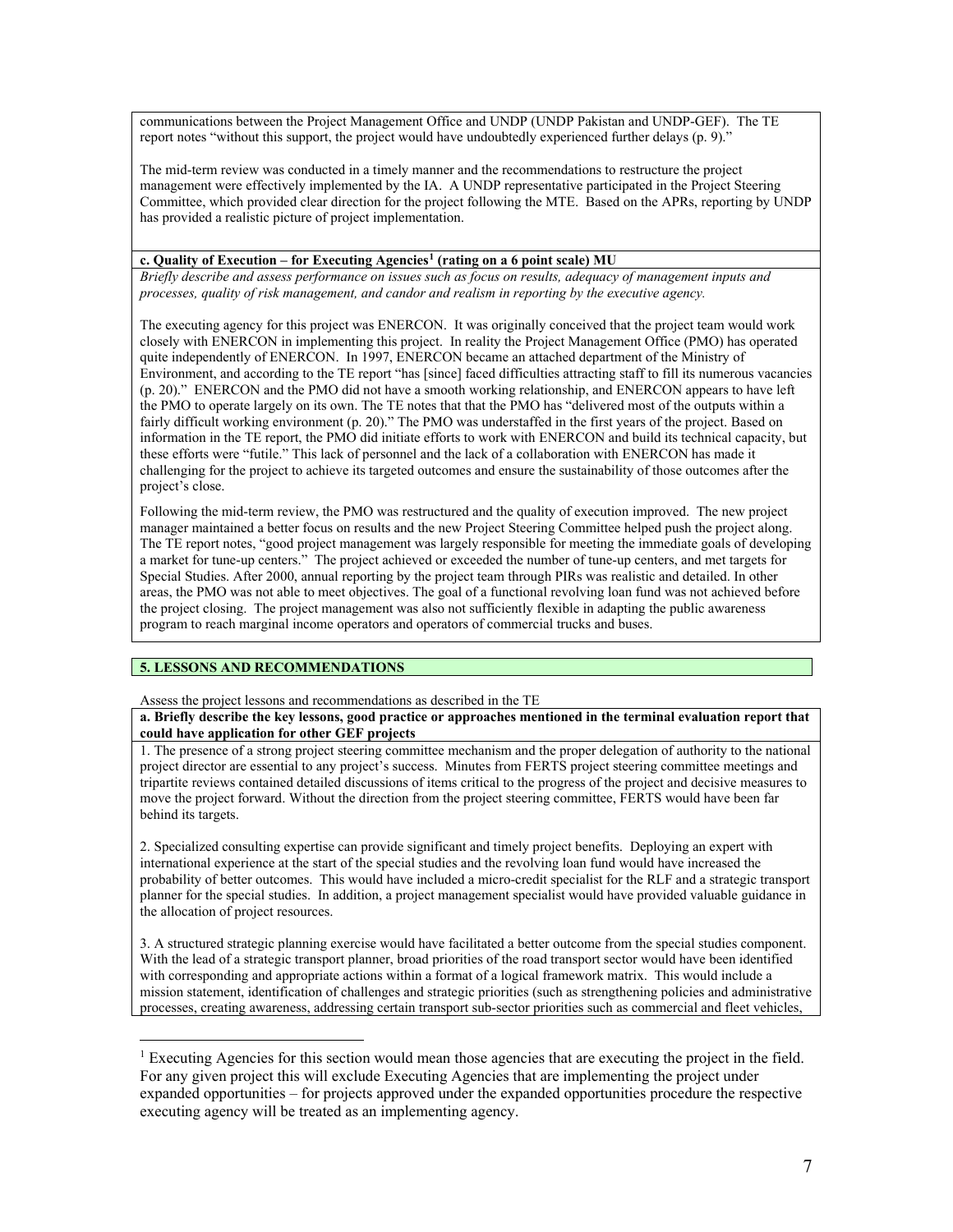and capacity building) and proposing specific actions to address the strategic priorities. Specific actions would have been the basis of special study topics. The qualified strategic transport planner (with international experience) could have facilitated a strategic planning session to elicit responses from participants on contributions to a road transport strategic plan.

4. Flexibility should be built into project design in the event of changes in government policy and commitments. Prior to its commencement, a key to a fully successful outcome of FERTS was a completely autonomous ENERCON, allowed to operate beyond its mandate as a government organization. ENERCON is currently not the autonomous organization as envisaged, and has been operating since 1997 as a department under the Ministry of Environment with numerous technical positions that have been vacant for years. The establishment of the ECF is due to flexibility in project design, allowing ENERCON to operate under a company limited by guarantee and on a better platform to further its mandate of promoting energy efficiency and conservation. ENERCON will need to ensure full and effective management of the ECF.

### **b. Briefly describe the recommendations given in the terminal evaluation**

**The Evaluation Team provides the following recommendations to the Government of Pakistan** to strategically reduce their reliance on imported fuels, improve urban environmental quality and improve their foreign balance of payments:

1. Provide commitments (financial and increased technical staff levels) to strengthen ENERCON and its staff. Strong consideration should be given to enacting an Energy Conservation and Management Bill that would return ENERCON to its autonomous status prior to 1997. This would provide incentives for young and experienced professional staff to fill the numerous vacancies in ENERCON, and strengthen ENERCON to meet its objectives of energy efficiency and conservation.

2. Provide appropriate support to further development of the strategically important Energy Conservation Fund as a primary means to fund fuel efficiency initiatives for SMEs. This would include formulation of a strategic business plan to focus ECF resources towards a niche group of SME vehicle repair facilities; providing administrative and technical support to promote and manage the fund; and supervising existing tune-up centers to maintain quality standards. Further efforts can also be made towards strategically positioning the ECF to finance fuel efficiency activities for marginal income vehicle operators and operators of commercial trucks and buses;

3. Conduct a strategic planning exercise (through ENRECON) to determine the country's priorities on improving fuel efficiency in the road transport sector.

5. Continue programs to remove regulatory barriers to further improvements to fuel efficiency of road transport vehicles including setting of emission standards for all road vehicles and strengthening enforcement capacities of those standards;

6. Implement programs to create awareness and actions towards fuel efficiency across a wider demographic in the road transport sector. The inclusion of comprehensive gender sensitive programs would only increase the effectiveness of these awareness programs.

7. Initiate studies and actions that provide opportunities for larger GHG reductions in the road transport sector. Based on a review of regional sustainable transport initiatives, the GoP can undertake a number of measures including improving traffic management and shifting public reliance of urban transport towards more sustainable options such as mass transit and non-motorized transport modes.

The Evaluation Team provides recommendations to the UNDP on how they could assist the GoP in fuel efficiency in the road transport sector:

- 1. Support concerted efforts by the GoP for the institutional strengthening of ENERCON including strategic guidance and technical assistance to the organization.
- 2. Solicit commitment by GoP to the development of a follow-up project to FERTS that would support their efforts to promote sustainable road transport across a wider demographic. This can be a comprehensive GEF-funded project with a strengthened ENERCON as an implementing agency and using the revolving loan fund as an instrument for funding fuel efficiency initiatives. The project should conduct studies that will support policy development and strategies to reduce transport fuel consumption and pollution through climate friendly transport alternatives.